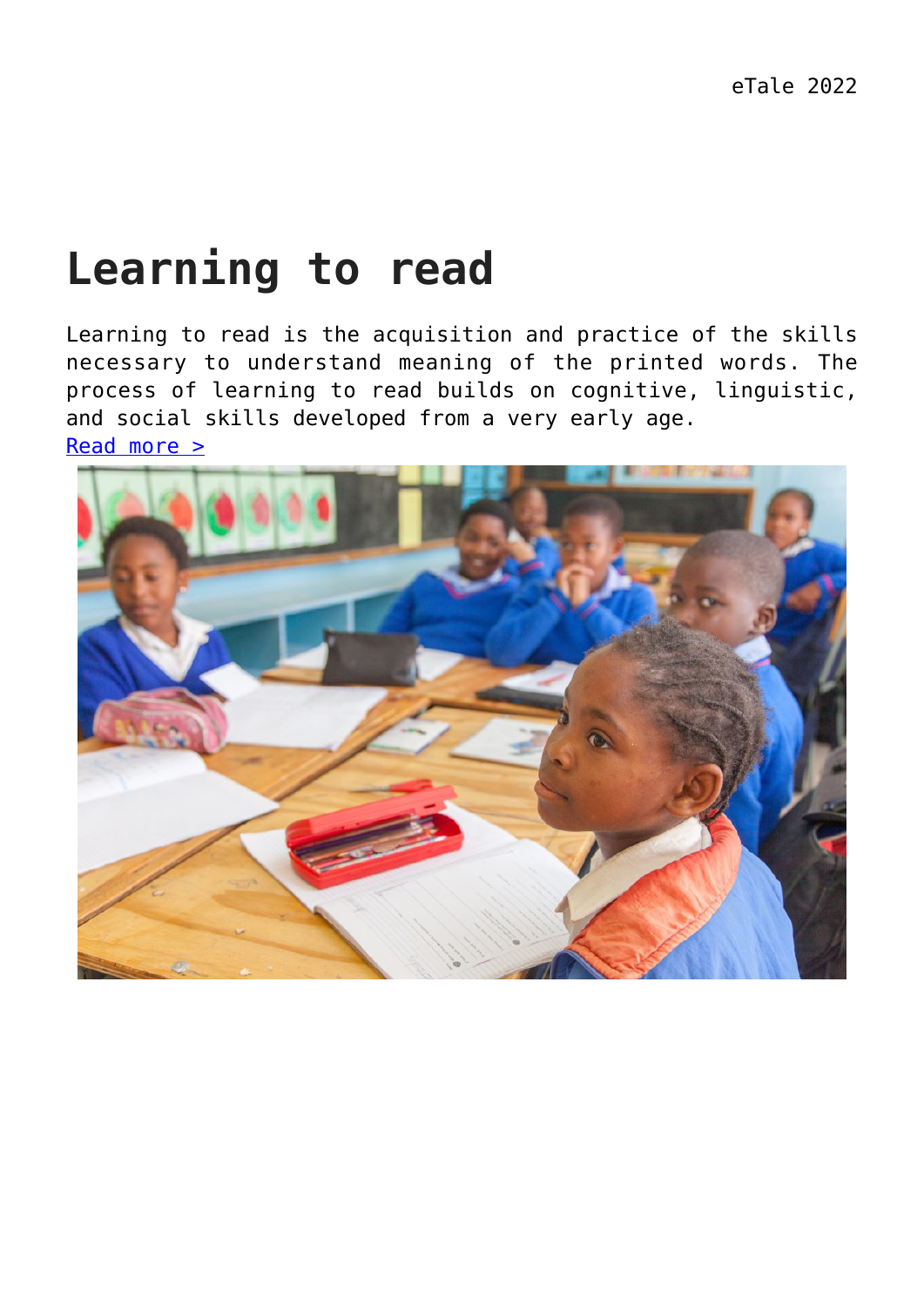

# **Reading difficulties or dyslexia**

Children who have severe and long-lasting problems with single-word reading (decoding) and/or reading fluency of text are most often diagnosed with reading a disability or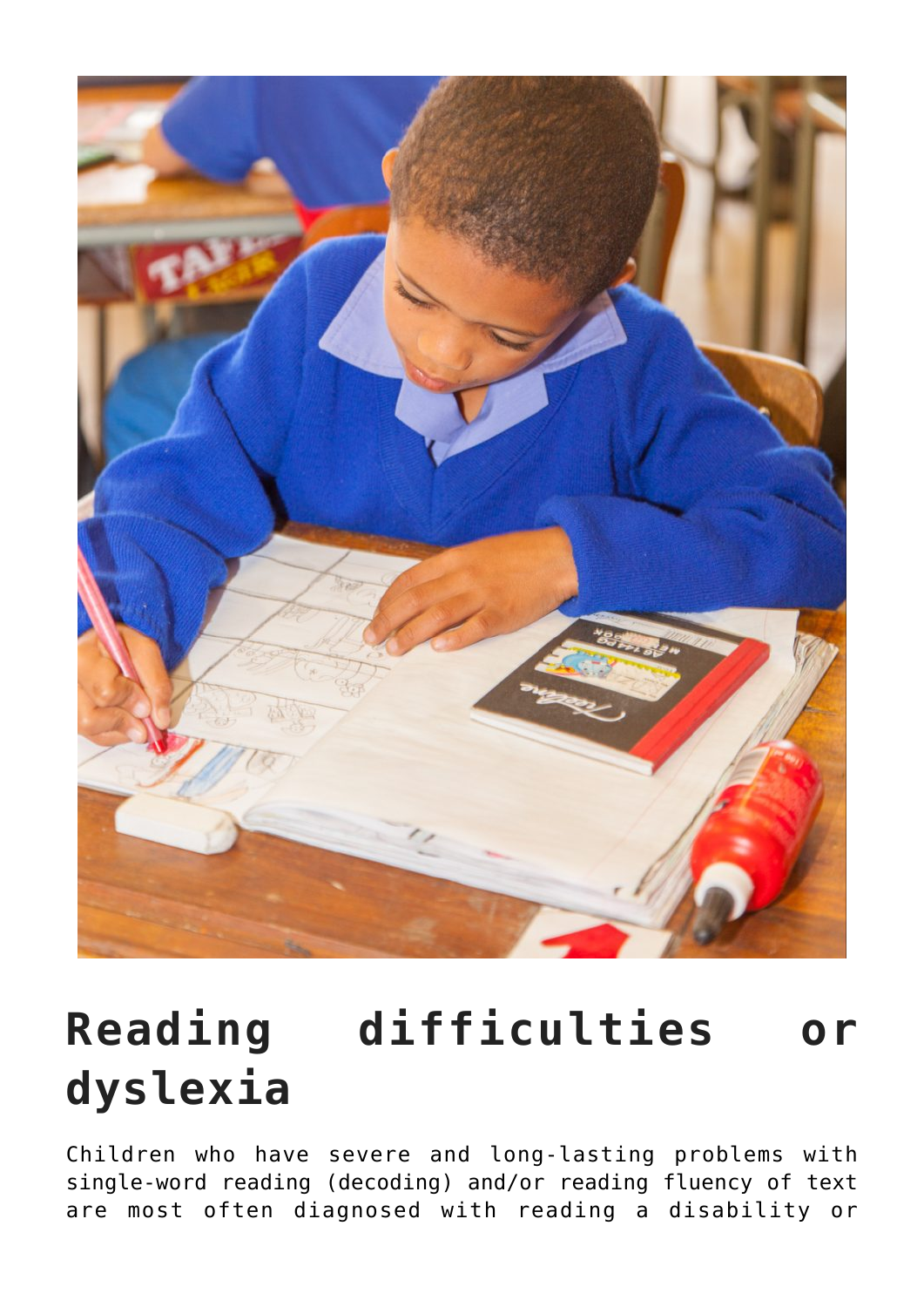```
'dyslexia'.
Read more >
```
## **Why children struggle in reading: environmental factors**

There are both environmental and within-child reasons for reading difficulties. Environmental factors can be related to poor parental literacy skills or the low standard of the educational system or teacher training in the home country. [Read more >](https://dev.taleafrica.com/reading-difficulties/environmental-factors/)

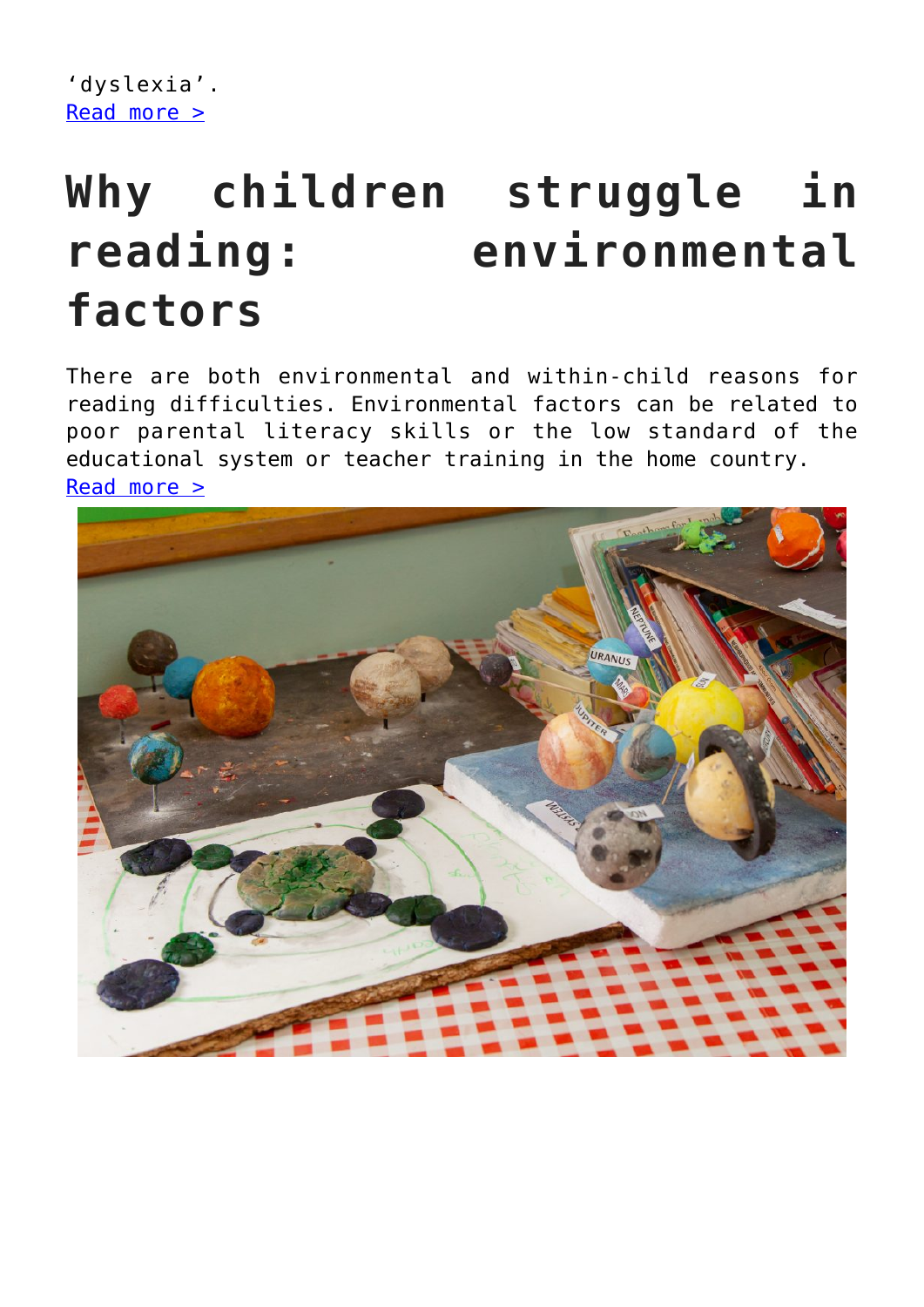

## **Why children struggle in reading: within-child related factors**

There are both environmental and within-child related factors for reading difficulties. Within-child related factors might include a child's poor language development or a lack of interest. Reasons could also differ according to different orthographies and different geographical contexts. [Read more >](https://dev.taleafrica.com/reading-difficulties/child-related-factors/)

## **How to help children with word reading difficulties**

It is very important that the teacher understands principles of effective instruction and how to help children who have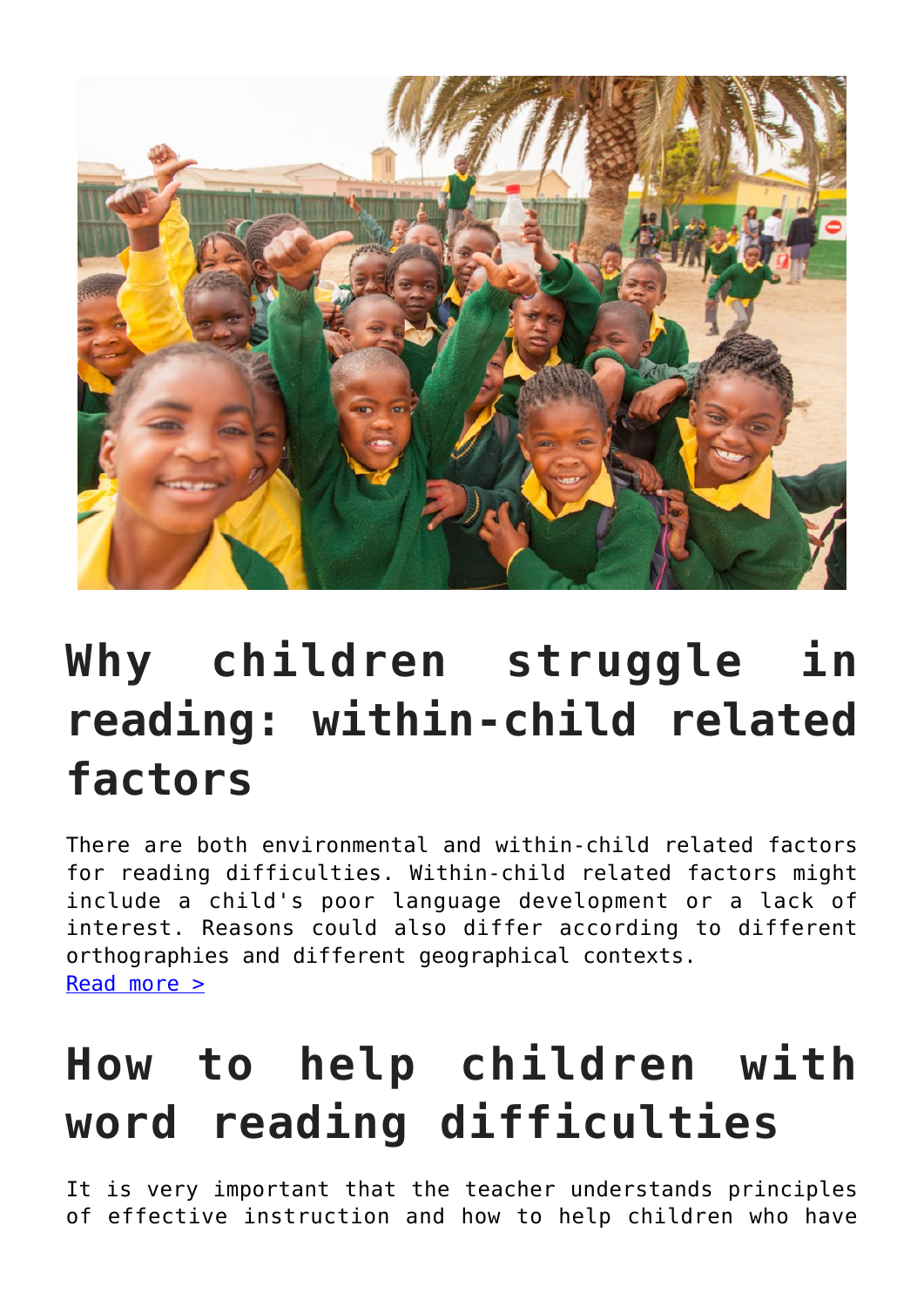problems already in word-level reading. Here we describe the principles and methods for effective interventions for these children.

[Read more >](https://dev.taleafrica.com/reading-difficulties/how-to-help-children-with-word-reading-difficulties/)